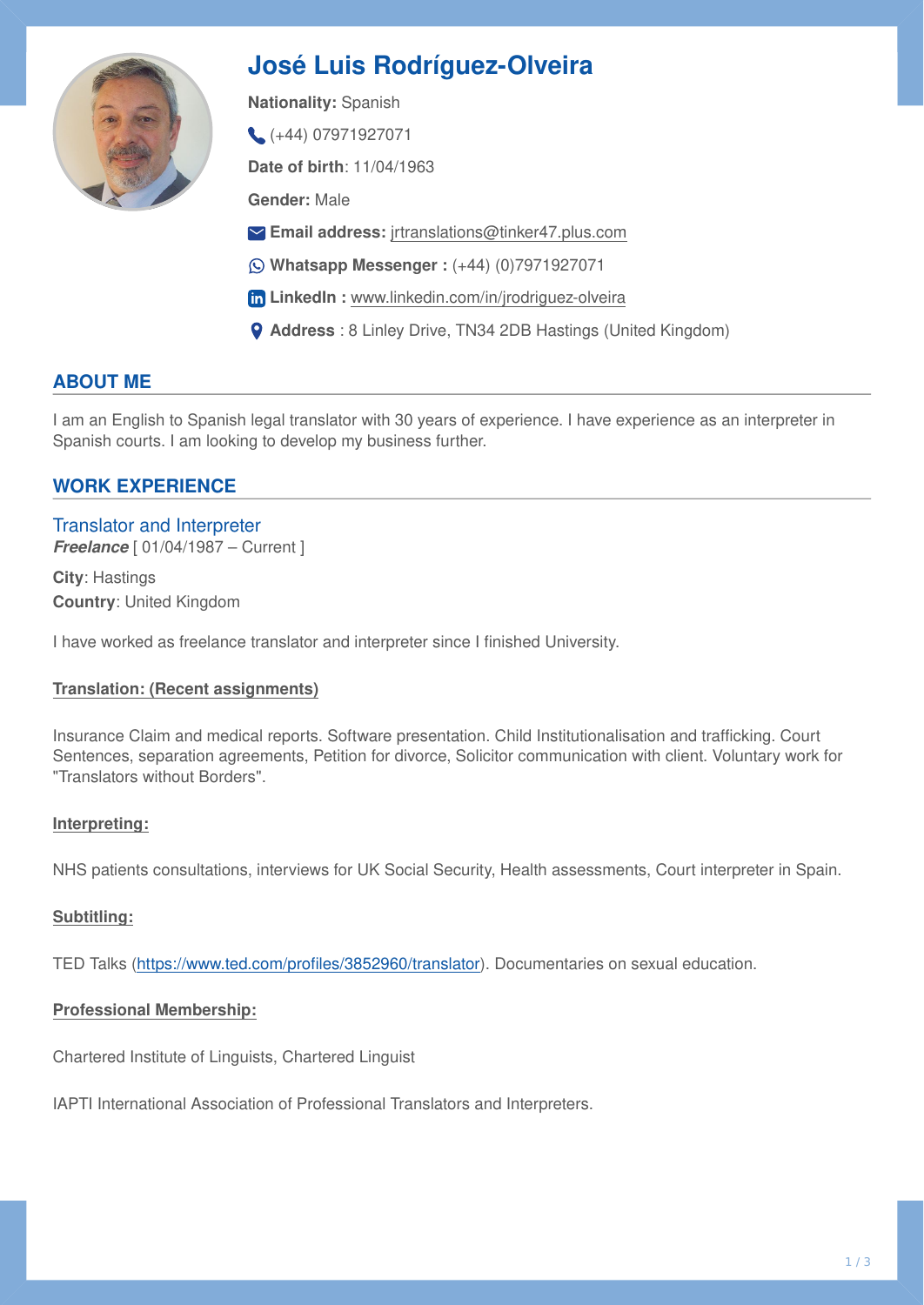# Further education principal

*New School of English* [ 01/10/2011 – 31/10/2012 ]

**City**: La Coruña **Country**: Spain

I developed new courses of English for Speakers of Other Languages in specific fields: English for Nurses and English for Engineers. Translation of Certificates of Studies and Police Records.

#### Human resources manager

*Network Employment* [ 13/09/1999 – 31/12/2001 ]

**City**: Bury St Edmunds **Country**: United Kingdom

International Recruitment. Translation of Work Manuals and Operation Handbooks. Interpreting in Induction Sessions, occupational health meetings and interviews, social security interviews and disciplinary meetings.

Manage workforce employed in different factories through Network Employment.

## Translator, Interpreter and TESOL teacher

*Freelance* [ 01/03/1988 – 31/07/1999 ]

**City**: La Coruña **Country**: Spain

Translation and Interpreting for Law Courts in La Coruña. Translation for the Health Department of the Xunta de Galicia. Teaching English to Speakers of Other Languages.

# **EDUCATION AND TRAINING**

Level 6 Diploma in Community Interpreting *International School of Linguists* [ 01/06/2018 – 12/03/2020 ]

**Address:** 4, Royds Cl, LS12 6LL Leeds (United Kingdom)

## Postgraduate Certificate in Education

**The Open University** [ 01/04/2004 – 01/03/2005 ]

**Address:** Walton Hall, Kents Hill, MK7 6AA Milton Keynes (United Kingdom)

Bachelor Degree in Translation. Specialist in Law (Public Service Translator) *Pontificia Universidad Católica "Santa María de los Buenos Aires"* [ 01/04/1981 – 19/03/1987 ]

**Address:** Av. Alicia Moreau de Justo 1600, C1107 Ciudad Autónoma de Buenos Aires (Argentina)

CPD: Creation of Legal Webinars for the International School of Linguists *International School of Linguists* [ 01/07/2020 – Current ] **Address:** 4, Royds Cl, LS12 6LL Leeds (United Kingdom)

<https://www.islinguists.com/course/webinar-assault-and-battery/>

# CPD: Intellectual Property Law and Policy *University of Pennsylvania - online learning* [ 01/01/2016 – 18/03/2016 ]

**Address:** Philadelphia, PA 19104 Philadelphia (United States)